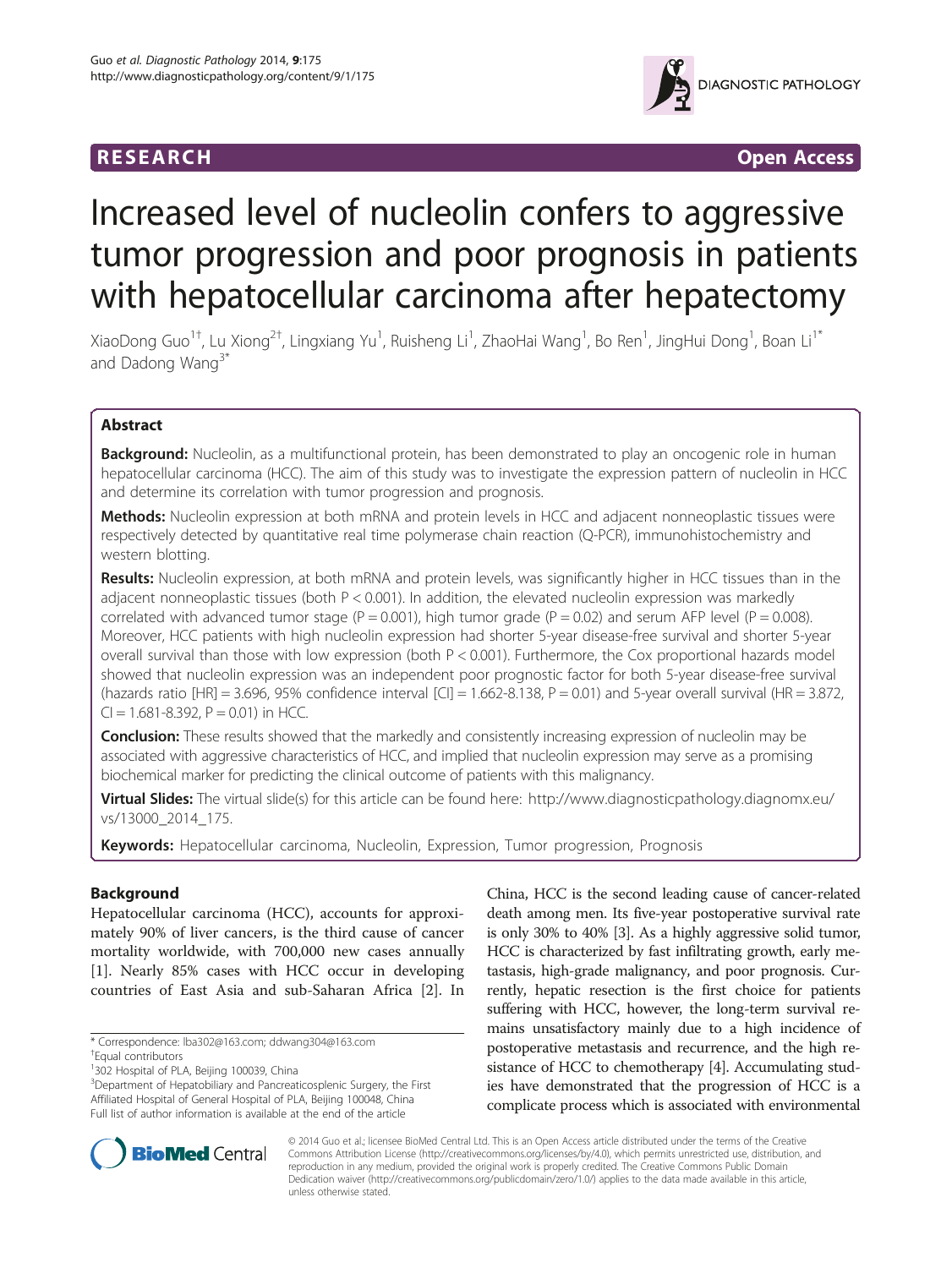factors (such as infection with HBV and alcoholic liver disease) and genetic/epigenetic alterations [\[5\]](#page-5-0). However, the molecular mechanism of the tumor development and progression in HCC has not been fully elucidated. Thus, it is extremely necessary to illustrate the mechanisms underlying hepatocarcinogenesis and the process of tumor invasion and tumor metastasis, and further identify efficient molecular markers for early diagnosis and prognosis as well as valuable therapeutic targets.

Nucleolin is a multifunctional and mobile protein which can shuttle among the nucleolus, nucleoplasm, cytoplasm, and cytoplasmic membrane [\[6](#page-5-0)]. It is originally identified by Orrick et al. [\[7\]](#page-5-0) in 1973, and then, the same protein was extracted from ovary cells of Chinese hamster, and several other eukaryotic cells, including human, rat, mouse, and chicken [\[8\]](#page-6-0). Nucleolin has an apparent molecular mass of 100–110 kDa as determined by SDS-PAGE and a calculated molecular mass of 76–77 kDa as predicted by the amino acid sequence. This difference may be due to posttranslational modifications and a high content of negatively charged amino acids in the N-terminal part of nucleolin [\[9\]](#page-6-0). Functionally, it is implicated in many aspects of DNA metabolism, and participates extensively in RNA regulatory mechanisms, including transcription, ribosome assembly, mRNA stability and translation, and microRNA processing [[10](#page-6-0)]. Nucleolin is also involved in pathological processes, particularly cancer. It is overexpressed in highly proliferative cells, especially in several malignant cells, including neuroblastoma, cutaneous melanoma, pediatric intracranial ependymoma, breast cancer, lung cancer, colon cancer [[11](#page-6-0)-[16](#page-6-0)]. Nucleolin functions as a oncogene and regulates the abilities of cancer cells to grow and proliferate, overcome senescence, evade apoptosis and the immune system, invade and metastasize other tissues and promote angiogenesis. To our interests, Bao et al. [\[17\]](#page-6-0) identified nucleolin as a candidate biomarker for diagnosis of HCC by quantitative proteomic analysis of a paired human liver healthy versus carcinoma cell lines with the same genetic background; Meng et al. [[18](#page-6-0)] further found that the downregulation of nucleolin expression may inhibit the growth of HCC cells in vitro. These previous studies suggest that nucleolin plays a role in HCC. However, its clinical significance remains unclear. Therefore, the aim of the current study was to investigate the expression pattern of nucleolin in HCC and determine its correlation with tumor progression and prognosis.

# Methods

# Patients and tissue samples

The study was approved by the Research Ethics Committee of 302nd Hospital of PLA, Beijing, China. Informed consent was obtained from all of the patients. All specimens were handled and made anonymous according to the ethical and legal standards.

A total of 130 patients with primary HCC who underwent a curative liver resection at the 302nd Hospital of PLA, Beijing, China, were included in this retrospective study. Tissues used in the study were retrieved from the tissue bank of the Department of Pathology in the 302nd Hospital of PLA. These patients were diagnosed as HCC between March 2001 and February 2006. None of the patients recruited in this study had chemotherapy or radiotherapy before the surgery. HCC diagnosis was based on World Health Organization (WHO) criteria [\[19](#page-6-0)]. Tumor differentiation was defined according to the Edmondson grading system [[20](#page-6-0)]. Liver function was assessed using the Child-Pugh scoring system [[21\]](#page-6-0). Tumor staging was determined according to the sixth edition of the tumor-nodemetastasis (TNM) classification of the International Union against Cancer [\[22\]](#page-6-0). The clinicopathological features of 130 patients are summarized in Table [1](#page-2-0). In addition, 30 matched HCC specimens (5 TNM stage I, 8 TNM stage II, 12 TNM stage III, and 5 TNM stage IV) and adjacent nonneoplastic liver tissues were collected between April 2008 and March 2010, snap-frozen in liquid nitrogen and stored at −80°C following surgery for real-time quantitative RT-PCR assay and western blot analysis.

The median follow-up period of 130 patients with primary HCC was 8.6 years. Postoperative surveillance included routine clinical and laboratory examinations every third month, computed tomography scans of the abdomen, and radiographs of the chest every third month. After 5 years, the examination interval was extended to 12 months.

# Quantitative RT-PCR

To measure the mRNA expression levels of nucleolin, total RNA was extracted from frozen liver tissues using TriZol reagent (Invitrogen) following the manufacturer's instructions. Two micrograms of total RNA was subjected to reverse transcription to synthesize cDNA using the ProtoScript M-MuLV Taq RT-PCR Kit (New England Biolabs), according to the manufacture's instruction, followed by real-time PCR using the TransStart Green qPCR SuperMix (TransGen Biotech). The primer sequences of nucleolin were forward primer, 5′- GCA CTT GGA GTG GTG AAT CAA A-3′, reverse primer, 5′- AAA TGC ATA CCC TTT AGA TTT GCC-3′. The transcription of GAPDH was used as an internal control for normalization. nucleolin expression levels were calculated relative to GAPDH using the delta-delta cycle threshold method [\[23\]](#page-6-0).

# Western blot

The Western blot protocol and semiquantitative analysis were carried out following the protocol of Xu et al. [\[24](#page-6-0)]. nucleolin antibody (mouse monoclonal antibody, dilution 1:100, 4E2, #ab13541, Abcam Inc., Cambridge, UK) was used, and GAPDH antibody (CW0266, dilution 1:1,000, CoWin Biotech) was used as internal control.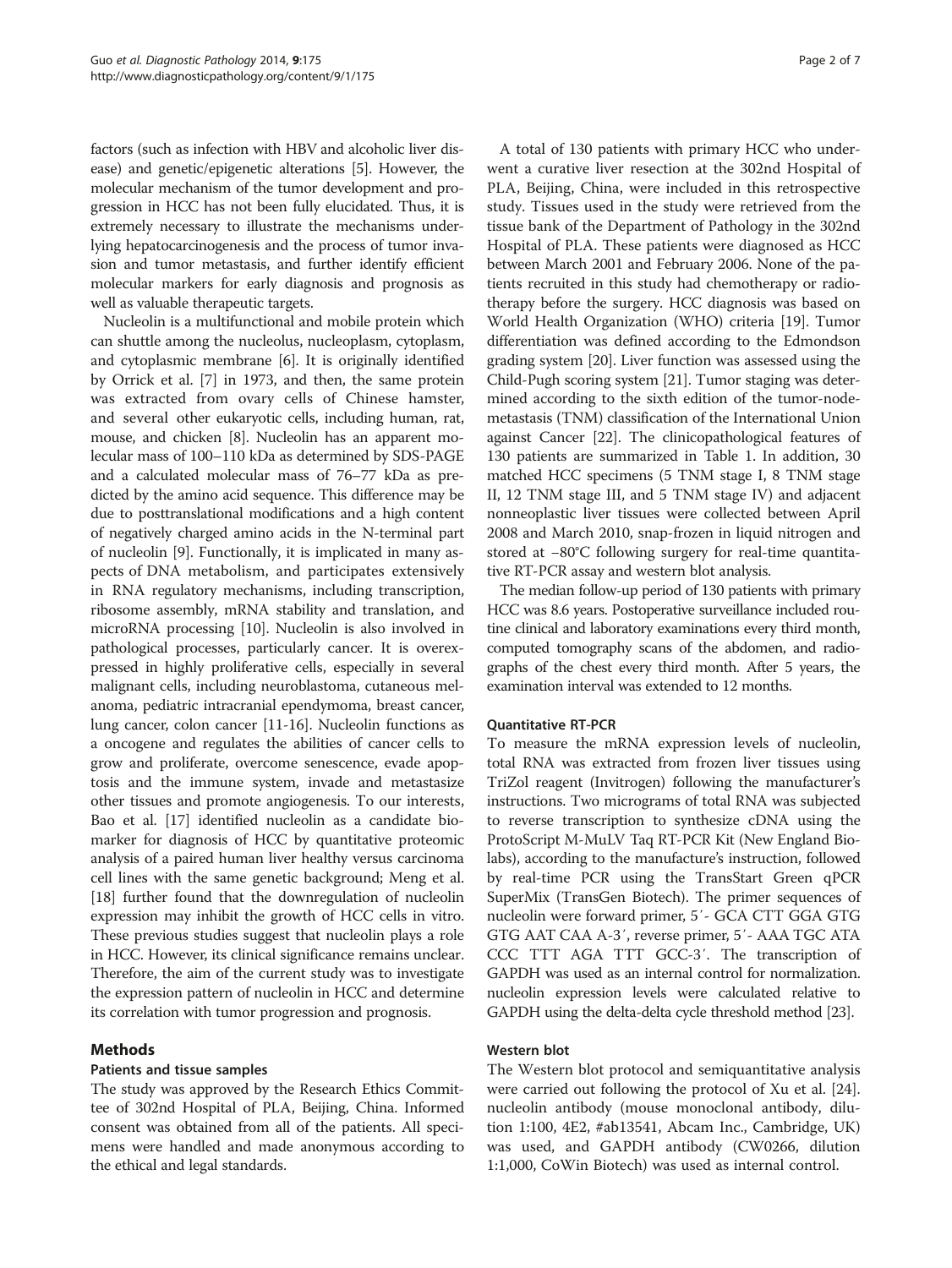<span id="page-2-0"></span>

| Table 1 Clinicopathological features and the expression |  |
|---------------------------------------------------------|--|
| of nucleolin in 130 hepatocellular carcinoma patients   |  |

| Clinicopathological      | Case | <b>Nucleolin expression</b><br>frequency (n,%) |             | P         |  |
|--------------------------|------|------------------------------------------------|-------------|-----------|--|
| features                 |      | High                                           | Low         |           |  |
| Age (years)              |      |                                                |             |           |  |
| $\leq 50$                | 72   | 40 (55.56)                                     | 32 (44.44)  |           |  |
| >50                      | 58   | 28 (48.28)                                     | 20 (51.72)  | ΝS        |  |
| Gender                   |      |                                                |             |           |  |
| Male                     | 96   | 58 (60.42)                                     | 42 (39.58)  | NS.       |  |
| Female                   | 34   | 20 (58.82)                                     | 14 (41.18)  |           |  |
| Serum AFP                |      |                                                |             |           |  |
| Positive                 | 72   | 58 (80.56)                                     | 14 (19.44)  | 0.008     |  |
| Negative                 | 58   | 20 (34.48)                                     | 38 (65.52)  |           |  |
| Tumor stage              |      |                                                |             |           |  |
| T1                       | 23   | 0(0)                                           | 23 (100.00) |           |  |
| T <sub>2</sub>           | 40   | 23 (57.50)                                     | 17 (42.50)  |           |  |
| T <sub>3</sub>           | 52   | 40 (76.92)                                     | 12 (23.08)  | 0.001     |  |
| T <sub>4</sub>           | 15   | 15 (100.00)                                    | 0(0)        |           |  |
| Tumor grade              |      |                                                |             |           |  |
| G1                       | 31   | 12 (38.71)                                     | 19 (61.29)  |           |  |
| G <sub>2</sub>           | 76   | 48 (63.16)                                     | 28 (36.84)  | 0.02      |  |
| G <sub>3</sub>           | 23   | 18 (78.26)                                     | 5 (21.74)   |           |  |
| Growth pattern           |      |                                                |             |           |  |
| Trabecular               | 101  | 59 (58.42)                                     | 42 (41.58)  | NS.       |  |
| Nontrabecular            | 29   | 19 (65.52)                                     | 10 (34.48)  |           |  |
| <b>Cirrhosis</b>         |      |                                                |             |           |  |
| Yes                      | 86   | 50 (58.14)                                     | 36 (41.86)  | <b>NS</b> |  |
| No                       | 44   | 28 (63.64)                                     | 16 (36.46)  |           |  |
| Underlying liver disease |      |                                                |             |           |  |
| Alcoholic                | 25   | 10 (40.00)                                     | 15 (60.00)  |           |  |
| Hepatitis B              | 49   | 28 (57.14)                                     | 21 (42.86)  |           |  |
| Hepatitis C              | 35   | 28 (80.00)                                     | 7(20.00)    | <b>NS</b> |  |
| Unknown                  | 21   | 12 (57.14)                                     | 9(42.86)    |           |  |

Note: 'NS' refers to the differences among groups have no statistical significance.

#### Immunohistochemistry analysis

Immunohistochemical staining was carried out following the protocol of our previous study [\[25-27\]](#page-6-0). The primary antibody against nucleolin: mouse monoclonal antibody (4E2, #ab13541, Abcam Inc., Cambridge, UK), dilution 1:100. Secondary antibody for the detection of primary antibody: anti-goat IgG (#sc-2028, Santa Cruz Biotechnology, Inc. USA). The negative controls were processed in a similar manner with PBS instead of primary antibody. The positive nucleolin expression confirmed by western blotting was used as positive controls for immunostaining.

Following a hematoxylin counterstaining, immunostaining was scored by two independent experienced pathologists, who were blinded to the clinicopathological parameters and clinical outcomes of the patients. The scores of the two pathologists were compared and any discrepant scores were reconciled through re-examining the stainings by both pathologists to achieve a consensus score. The number of positive-staining cells showing immunoreactivity in the nucleus, cytoplasm and/or cytoplasmic membrane for nucleolin in ten representative microscopic fields was counted and the percentage of positive cells was calculated. The percentage scoring of immunoreactive tumor cells was as follows: 0 (0%), 1 (1-10%), 2 (11-50%) and 3 (>50%). The staining intensity was visually scored and stratified as follows: 0 (negative), 1 (weak), 2 (moderate) and 3 (strong). A final score was obtained for each case by multiplying the percentage and the intensity score. Therefore, tumors with a multiplied score of less than 5.62 (median of total scores for nucleolin) were considered to be low nucleolin expressers; all other scores were considered to be high nucleolin expressers.

#### Statistical analysis

The software of SPSS version13.0 for Windows (SPSS Inc, IL, USA) and SAS 9.1 (SAS Institute, Cary, NC) was used for statistical analysis. Fisher's exact test [\[28](#page-6-0)] and the  $X^2$  test [[29](#page-6-0)] were performed to assess associations between nucleolin expression and clinicopathological parameters. The Kaplan-Meier method [[30\]](#page-6-0) was used for survival analysis, and differences in survival were estimated using the log-rank test [\[31](#page-6-0)]. A multivariate survival analysis was performed for all parameters that were significant in the univariate analyses using the Cox regression model [\[32](#page-6-0)]. Differences were considered statistically significant when P was less than 0.05.

#### Results

Increased expression of nucleolin mRNA and protein in HCC Quantitative RT-PCR was performed to compare the expression level of nucleolin mRNA between 30 matched tumor-normal specimens of HCC. We found that 22 of 30 patients (73.33%) had higher nucleolin mRNA expression in HCC tissues than in adjacent nonneoplastic liver tissues. Statistical analysis showed that the relative expression of nucleolin mRNA in HCC tissues was significantly higher than in the adjacent nonneoplastic liver tissues  $(2.61 \pm 1.00 \text{ vs. } 1.22 \pm 0.76, \text{ P} < 0.001; \text{ Figure } 1 \text{A})$ and B). In addition, nucleolin expression at protein level in HCC and adjacent nonneoplastic liver tissues were also measured by Western blotting. Similar with the quantitative RT-PCR results, the expression levels of nucleolin protein in HCC tissues were markedly higher than those in the adjacent nonneoplastic liver tissues  $(3.17 \pm 1.06 \text{ vs. } 1.89 \pm 0.79, P < 0.001$  $(3.17 \pm 1.06 \text{ vs. } 1.89 \pm 0.79, P < 0.001$  $(3.17 \pm 1.06 \text{ vs. } 1.89 \pm 0.79, P < 0.001$ ; Figure 1C and D).

In order to confirm the subcellular localization of nucleolin protein in HCC tissues, immunohistochemical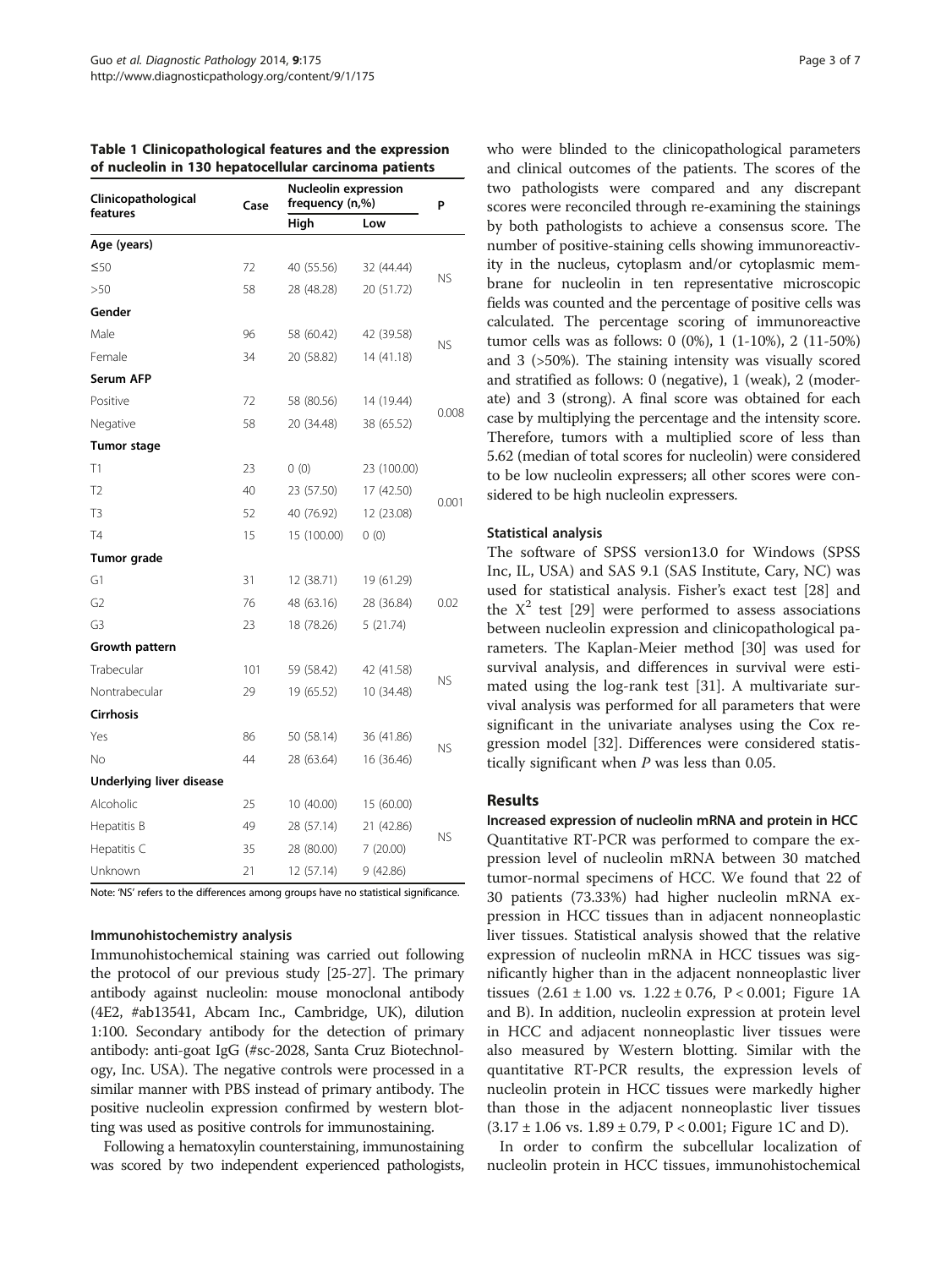<span id="page-3-0"></span>Guo et *al. Diagnostic Pathology 2*014, **9**:175 Page 4 of 7<br>http://www.diagnosticpathology.org/content/9/1/175 Page 4 of 7



analysis was performed using 130 matched tumor-normal specimens of HCC. The immunostaining for nucleolin was observed in the nucleus, cytoplasm and/or cytoplasmic membrane of HCC cells (Figure 1E). The immunostaining scores of nucleolin protein in HCC tissues were significantly higher than those in adjacent nonneoplastic liver tissues (5.19 ± 3.17 vs. 2.43 ± 1.34, P < 0.001; Figure 1F). In 130 HCC tissues, 78 (75/130, 60.00%) showed high nucleolin expression, while 52 (40.00%, 52/130) displayed low nucleolin expression.

# Association of nucleolin expression with the clinicopathological features of HCC

To determine whether nucleolin protein expression levels are indicative of the state of HCC progression, we analyzed the association between nucleolin immunostaining scores and tumor stage, tumor grade, serum AFP level, presence of cirrhosis, underlying liver disease including alcohol abuse, viral hepatitis B and C, gender, and age. As summarized in Table [1,](#page-2-0) the statistically significant correlations were observed between nucleolin expression and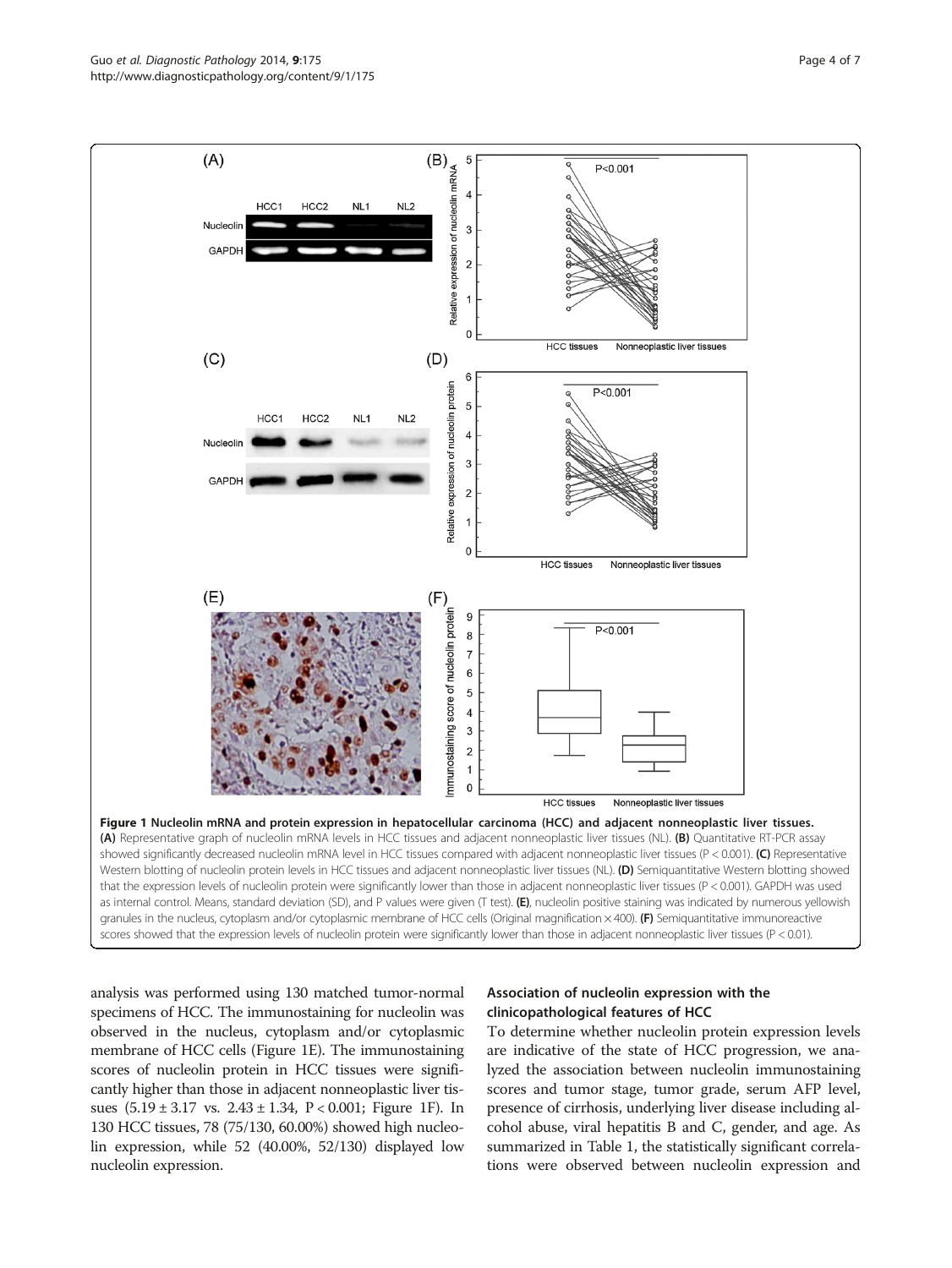

tumor stage, tumor grade and serum AFP level. The high nucleolin expression more frequently occurred in HCC tissues with advanced tumor stage  $(P = 0.001)$ , high tumor grade ( $P = 0.02$ ) and high serum AFP level ( $P = 0.008$ ) than those with early tumor stage, low tumor grade and low serum AFP level. In addition, nucleolin expression was not statistically associated with patient age or gender, or several of the classic markers for HCC progression, including the presence of cirrhosis and underlying liver diseases.

# Prognostic values of nucleolin expression in HCC

Five-year disease-free survival was observed in 30 (23.08%) patients, whereas in 100 (76.92%) patients, disease recurred, and 88 (67.69%) even died during a 5-year follow-up period. We found a trend that 5-year diseasefree survival in the group with high nucleolin expression was significantly shorter than that in the group with low expression (P < 0.001, log-rank test; Figure 2A). Additionally, the Kaplan-Meier plot of 5-year overall survival curves stratified by nucleolin expression was shown in Figure 2B. A significant relationship was also found between nucleolin expression and 5-year overall survival (P < 0.001, log-rank test, Figure 2B). Furthermore, the Cox proportional hazards model showed that nucleolin expression was an independent poor prognostic factor for both 5-year disease-free survival (hazards ratio [HR] = 3.696, 95% confidence interval [CI] = 1.662-8.138, P = 0.01, Table 2) and 5-year overall survival  $(HR = 3.872, CI =$ 1.681-8.392, P = 0.01, Table 2) in HCC.

# **Discussion**

Early diagnosis of HCC, which is one of the most lethal malignancies, is of great clinical significance and allows the application of potentially curative treatments such as surgical resection and liver transplantation, thus improving the prognosis in patients. In this regard, accumulating studies have performed to identify biomarkers for the diagnosis and prognosis of HCC. Our current study focus on the involvement of nucleolin, which promotes cell proliferation and survival linked to carcinogenesis, in HCC. We provide the first evidence that increased expression of nucleolin protein may be correlated with poor prognosis of patients with HCC. Our data demonstrated that nucleolin may be upregulated at both

Table 2 Multivariate survival analysis of five-year overall and disease-free survival in 130 patients with hepatocellular carcinoma

| <b>Features</b>       | Five-year overall survival |             |       | Five-year disease-free survival |                 |       |
|-----------------------|----------------------------|-------------|-------|---------------------------------|-----------------|-------|
|                       | HR                         | 95% CI      | D     | HR                              | 95% CI          | D     |
| Serum AFP             | .931                       | 0.685-4.056 | 0.063 | 1.953                           | $0.615 - 4.273$ | 0.062 |
| Tumor stage           | 2.879                      | 1.366-5.196 | 0.009 | 2.686                           | .386-6.009      | 0.01  |
| Tumor grade           | .563                       | 0.609-4.088 | 0.081 | .551                            | $0.607 - 4.466$ | 0.086 |
| Presence of cirrhosis | 1.919                      | 0.738-4.102 | 0.063 | 1.921                           | 0.793-4.219     | 0.062 |
| nucleolin expression  | 3.872                      | 1.681-8.392 | 0.01  | 3.696                           | .662-8.138      | 0.01  |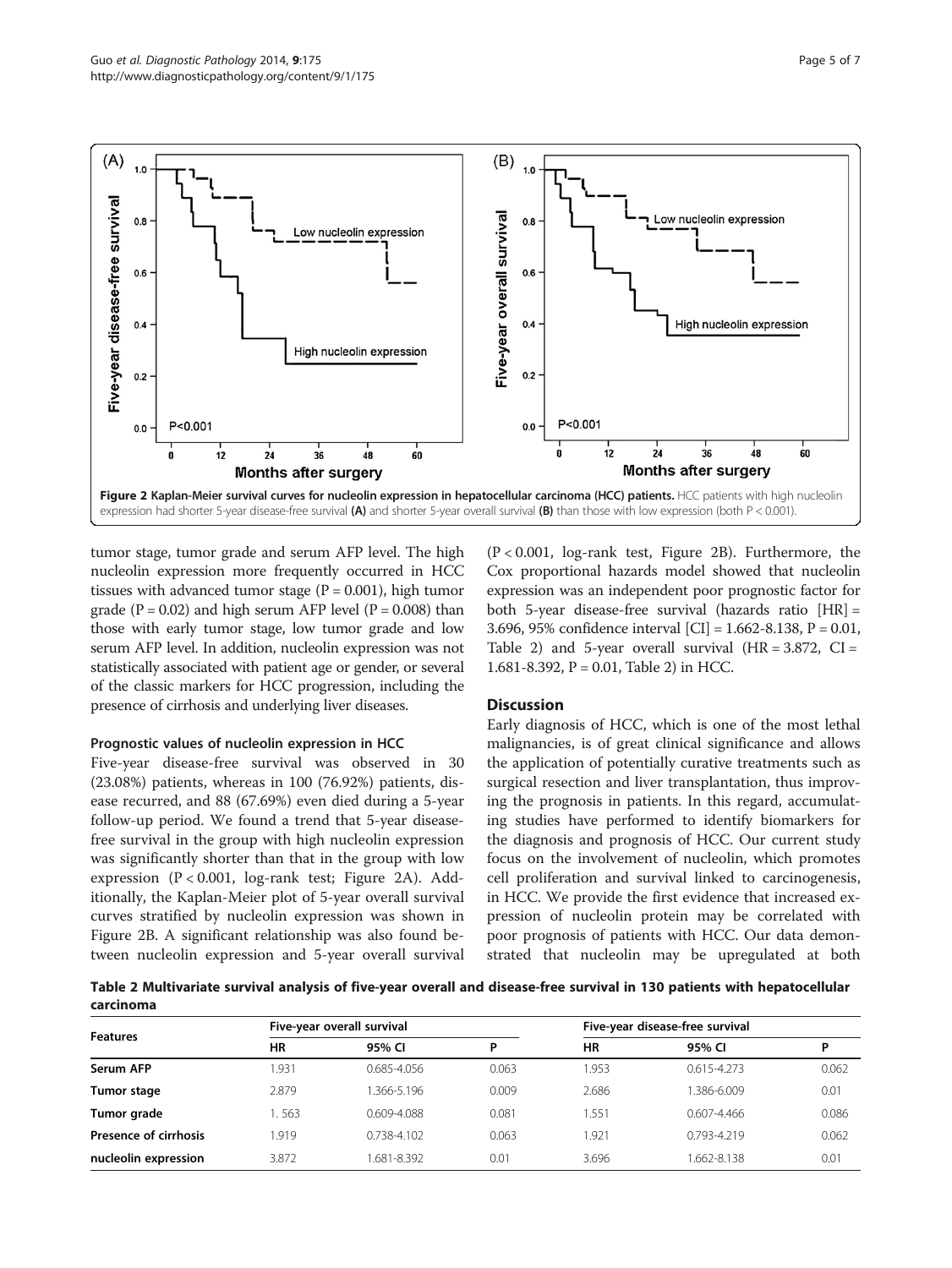<span id="page-5-0"></span>mRNA and protein levels in HCC tissues compared to nonneoplastic liver tissues. Immunohistochemistry staining indicated that the high expression level of nucleolin protein in histological sections was markedly correlated with aggressive characteristics of human HCC including advanced tumor stages, high tumor grade and positive serum AFP, and reduced disease-free survival and overall survival of patients with HCC. We also identified nucleolin as an independent prognostic marker for poor clinical outcome.

As one of the most abundant nonribosomal proteins, nucleolin is a RNA- and protein-binding protein extensively expressed in exponentially growing eukaryotic cells [7]. Functionally, it is implicated in the several aspects of transcription, cell proliferation and growth [\[8](#page-6-0)]. The subcellular localizations have been found to influence the functions of nucleolin. In the nucleolus, it controls the process of DNA and RNA metabolisms; In the cytoplasm, it shuttles proteins into the nucleus and provides a post-transcriptional regulation of strategic mRNAs; And on the cell surface, it serves as an attachment protein for several ligands involved in tumorigenesis and angiogenesis [6]. Viewing this feature of nucleolin, we performed the immunohistochemistry analysis to detect its subcellular localizations in tumor cells and normal liver cells. As a result, we found that the nuclear, cytoplasmic and cytoplasmic membrane stainings of nucleolin were all detected in HCC tissues while only nuclear staining was found in nonneoplastic tissues, implying that the subcellular localization of nucleolin may change during the carcinogenesis of HCC. This change has been observed by Qiu et al. in gastric cancer [[12](#page-6-0)]. According to recent studies, nucleolin acts as an oncogene and enables normal cells to become malignant through its RNA binding activity [[33\]](#page-6-0). The synthesis of nucleolin is positively correlated with increased rates of cell division. Thus, its expression levels have been found to be elevated in tumors or other rapidly dividing cells and are present at low levels in normal or quiescent cells [\[11-16](#page-6-0)], in line with which, the Q-PCR and western blot analyses performed in the current study both showed the higher expression of nucleolin in HCC tissues than in adjacent non-neoplastic liver tissues. More importantly, the aberrant expression of nucleolin has also been demonstrated to be closely correlated with tumor progression and prognosis in several cancer types. For example, Qiu et al. [\[12](#page-6-0)] indicated that the high expression level of nucleolin was an independent prognostic marker for worse survival of patients with gastric cancer; Zhao et al. [\[13\]](#page-6-0) determined that nucleolin expression independently predicted for worse survival of patients with non small cell lung cancer; Grinstein et al. [[14](#page-6-0)] identified nucleolin as activator of human papillomavirus type 18 oncogene transcription in cervical cancer; High levels of nucleolin expression have also been shown

to correlate with poor survival in patients with cutaneous melanoma and pediatric intracranial ependymoma [[15](#page-6-0),[16](#page-6-0)]. In contrast, Peng et al. [\[34](#page-6-0)] reported that high levels of nucleolar expression of nucleolin may be associated with better prognosis in patients with stage II pancreatic ductal adenocarcinoma. Our study revealed that the increased expression of nucleolin was dramatically associated with aggressive clinicopathological features of patients with HCC, such as advance tumor stage, high tumor grade and high serum level of AFP. In the survival analysis, a high level of nucleolin expression was associated with both shorter 5-year overall survival and 5-year disease-free survival, and was an independent prognostic factor in HCC patients.

#### Conclusion

In conclusion, these results showed that the markedly and consistently increasing expression of nucleolin may be associated with aggressive characteristics of HCC, and implied that nucleolin expression may serve as a promising biochemical marker for predicting the clinical outcome of patients with this malignancy. Further studies are needed to investigate the precise function of nucleolin in the progression of HCC.

#### Competing interests

The authors declare that they have no competing interests.

#### Authors' contributions

GX and XL carried out the experiments and drafted the manuscript; YL, LR, WZ, RB and DJ participated sample collection and data analysis; LB advised the study and revise the manuscript. All authors read and approved the final manuscript.

#### Author details

<sup>1</sup>302 Hospital of PLA, Beijing 100039, China. <sup>2</sup>Beijing Institute of Radiation Medicine, Beijing 100850, China. <sup>3</sup>Department of Hepatobiliary and Pancreaticosplenic Surgery, the First Affiliated Hospital of General Hospital of PLA, Beijing 100048, China.

#### Received: 20 May 2014 Accepted: 23 August 2014 Published online: 18 September 2014

#### References

- Jemal A, Bray F, Center MM, Ferlay J, Ward E, Forman D: Global cancer statistics. CA Cancer J Clin 2011, 61:69–90.
- Dhir M, Lyden ER, Smith LM, Are C: Comparison of outcomes of transplantation and resection in patients with early hepatocellular carcinoma: a meta-analysis. HPB (Oxford) 2012, 14:635–645.
- 3. Zhu AX: Molecularly targeted therapy for advanced hepatocellular carcinoma in 2012: current status and future perspectives. Semin Oncol 2012, 39:493–502.
- 4. Tanaka S, Arii S: Molecular targeted therapies in hepatocellular carcinoma. Semin Oncol 2012, 39:486–492.
- Yang H, Xiong F, Wei X, Yang Y, McNutt MA, Zhou R: Overexpression of LAPTM4B-35 promotes growth and metastasis of hepatocellular carcinoma in vitro and in vivo. Cancer Lett 2010, 294:236–244.
- 6. Wise JF, Berkova Z, Mathur R, Zhu H, Braun FK, Tao RH, Sabichi AL, Ao X, Maeng H, Samaniego F: Nucleolin inhibits Fas ligand binding and suppresses Fas-mediated apoptosis in vivo via a surface nucleolin-Fas complex. Blood 2013, 121:4729–4739.
- 7. Koutsioumpa M, Papadimitriou E: Cell surface nucleolin as a target for anti-cancer therapies. Recent Pat Anticancer Drug Discov 2014, 9:137. 52.